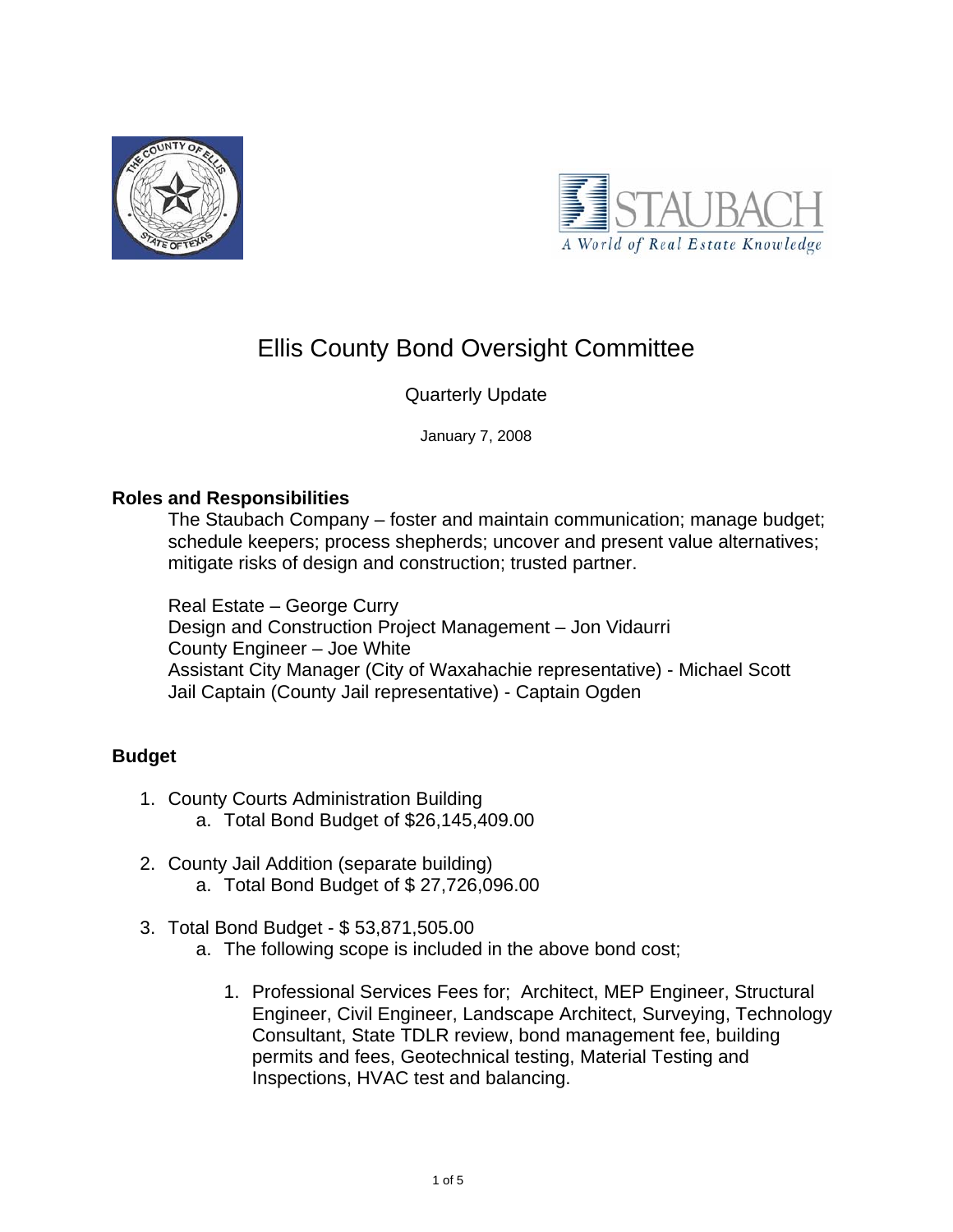- 2. Technology Systems such as; Phone System and Network Equipment/Hardware/Software, Voice and Data Cabling, Security System and Access Control System.
- 3. Furniture, Fixtures and Equipment
- 4. Move Cost; for the relocation of the existing furniture and equipment from the multiple locations of county offices into one new consolidated facility.
- 5. Real Estate Acquisition Cost
- 6. Construction Hard Cost the cost a construction manager will charge for the construction of a new facility including sub-contractor hard cost, general conditions, profit and overhead.

## **Accomplished to date**

- 1. Met with City of Waxahachie;
	- a. established roles, responsibilities and expectations
	- b. reviewed schedule, budget and task list
	- c. established project coordinator
	- d. established regular meeting schedule
	- e. drafted City –County Project Inter-local Agreement
- 2. Established Bond Oversight Committee
- 3. Met with Sherriff and Staff;
	- a. established roles, responsibilities and expectations
	- b. reviewed schedule, budget and task list
	- c. established project coordinator
	- d. established regular meeting schedule
- 4. Kick off real estate acquisition process.
- 5. Met with county financial advisor and provided cash flow analysis.
- 6. Established Architect/Engineer selection committee (include rep from City of Waxahachie and Sherriff's office).
- 7. Selection committee selected, interviewed, and ranked the #1 A & E firm as a result of the A & E Request For Qualifications process and the state required process for selection of professional services.
- 8. Commissioner's Court approved the county to enter into contract negotiations with the #1 ranked A & E firm (HDR Architects) as required by the State of Texas.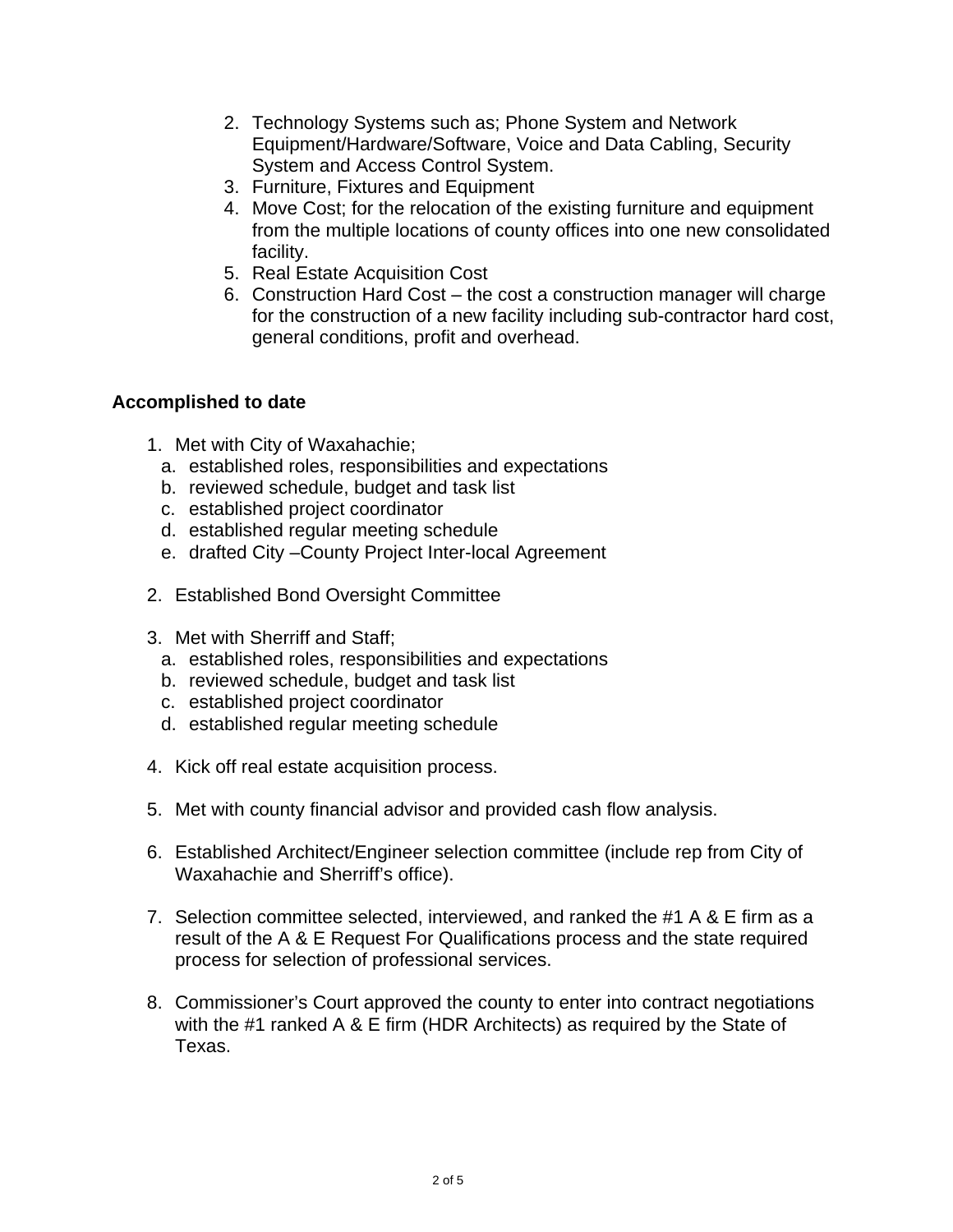- 9. Issued Construction Manager-at-Risk RFQ on 9-10-07. Received Construction Manager-at-Risk RFQ responses.
- 10. Conducted several information gathering meetings with various IT vendors and consultant. Ellis County IT was an integral part of all of the IT meetings, progress, decisions, and development of the Request for Qualifications.
- 11. Issued Technology Consultant RFQ on 10/1/07. RFQ responses due October 22, 2007.
- 12. Negotiated A & E fee with HDR architects. Completed negotiations of fee for Architectural Design, Structural Engineering, Mechanical Engineering, Electrical Engineering, Plumbing Engineering, Civil Engineering, Landscape Architectural design, Food Service design and Security System design for all areas that will house prisoners. Agreed on fee is within the bond budget.
- 13. Began initial interviews and introductions of A & E team to the County and to the Sherriff's staff. Design team conducted two sets of interviews and walk-thru of the existing jail and court's facilities.
- 14. The Staubach Company(TSC) has completed their initial review of the A & E contract and has forwarded the contract along with TSC's recommended modifications to the County (and City for their portion) for their review and recommended modifications. While the details of the contract are worked out between the county and architect's attorney, a Letter of Intent (LOI) has been issued to the A & E firm to begin the design programming phase. This LOI went before the Commissioner's Court and was unanimously approved. This enabled the County to proceed with the design process while the fine points of the contract are worked out. In the unlikely event that the county and the A & E firm cannot come to an agreement over the details of the contract (not the fee). The county will pay for the programming portion of the design and take this information and provide it to the number two ranked firm and start over with that firm. The information obtained from the original firm will still be good, valid, useful, design information that the second firm would use.
- 15. Met with Hydrology Consultant, Civil Engineer, County representatives and representatives from the City of Waxahachie. The purpose of this meeting was for the hydrology consultant to put together a proposal to study the flood plain on the county property on the south side of the existing Jail/Sally Port. The City of Waxahachie and Ellis County will share cost on a portion of the hydrology study since the city needs some of the same information.
- 16. Communication, debriefing, and meeting with the top ranked "non-selected" A & E firms in progress.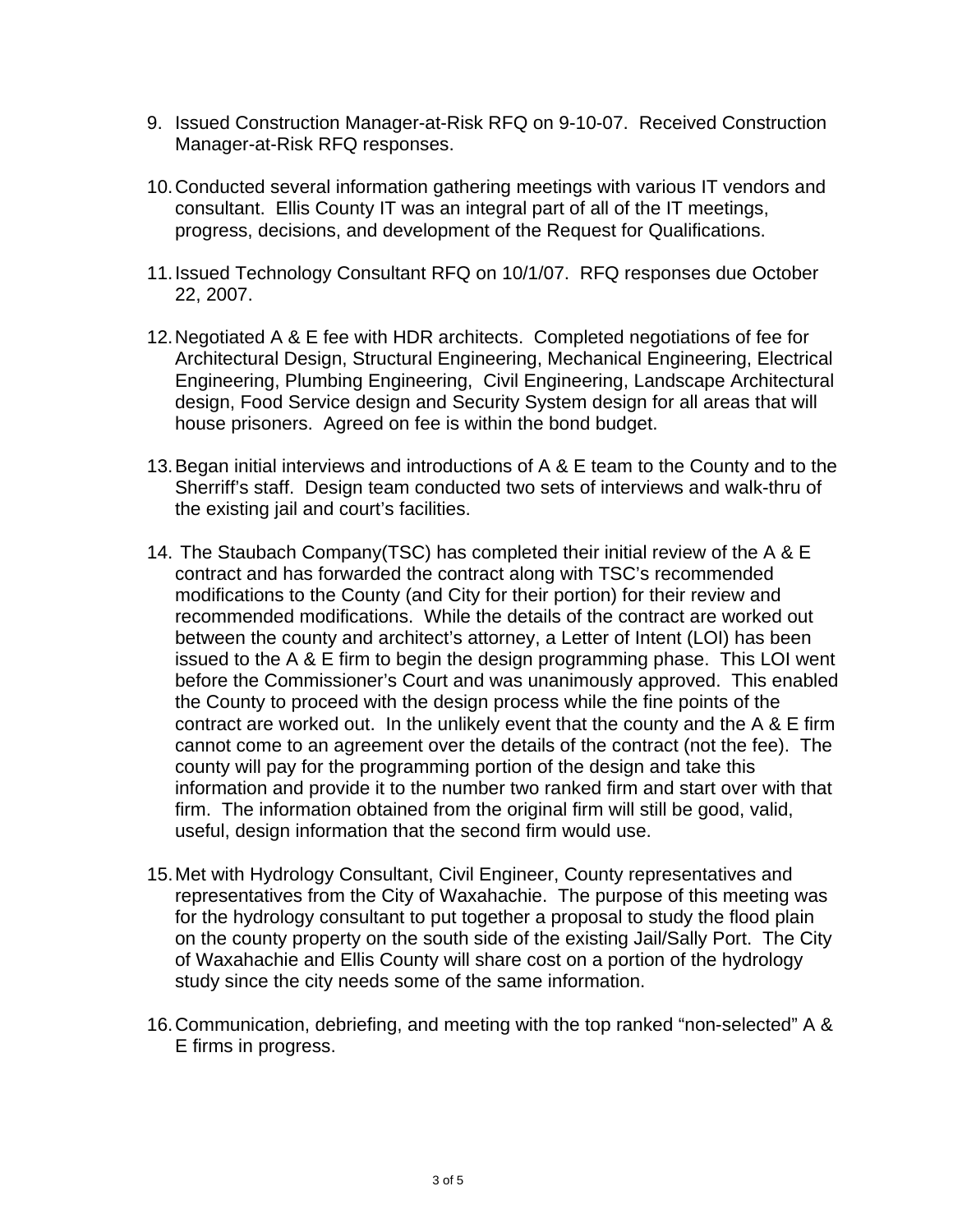- **17. Received RFQ responses from seven (7) different construction management firms. The selection committee reviewed all the responses and created a "short list" of the top three ranked firms according to the written responses. The following firms were the short listed and selected for oral interviews; Balfour Beatty, Yates Construction, and T. S. Byrne Construction. The Selection Committee conducted oral interviews and unanimously ranked Balfour Beatty as the #1 ranked firm. The County and The Staubach Company have negotiated the Pre-construction services fee, General Conditions and Construction Management Fees. Ellis County, The Staubach Company, and The City of Waxahachie are in the process of reviewing the contract with Balfour Beatty.**
- **18. Received Technology Consultant RFQ responses from five different firms on October 22, 2007. The selection committee reviewed all the responses and created a "short list" of the top two ranked firms according to the written responses. The following firms were the short listed and selected for oral interviews; Acuity Consultants and Stravis Technology. The Selection Committee conducted oral interviews and unanimously ranked Stravis Technology as the #1 ranked firm. Ellis County and The Staubach Company is in the process of negotiating design fees.**
- **19. Ellis County, The Staubach Company, and The City of Waxahachie have reviewed the A & E contract and are in the final process of contract review and approval with HDR Architects.**
- **20. Surveying has been conducted along the entire proposed site for the Parking Garage, Courts/Administration Building and proposed Jail addition site. Additional surveying was also conducted along the creek section south of the jail to ensure the new jail addition will be kept out of the flood plain.**
- **21. Representatives of the Ellis County Sherriff's Department were taken on a tour of a Collin County Jail. This project was executed by HDR Architects and provided some examples of state of the art jail design for the Sherriff's department to see. They also had the opportunity to discuss jail design issues with Collin County after they have been in operation. They will also be taking a tour of other facilities in order to see some examples of the "best practices" in jail design being utilized to date.**
- **22. HDR Architects have completed all interviews and verification of the master plan programming and is in the process of finalizing the space needs and requirements. Once this process is complete, this information will be used to make a final site determination for the Parking Garage, Courts/Administration Building and Jail Addition. This recommendation will be taken to commissioner's court for approval and the architects will proceed into schematic design.**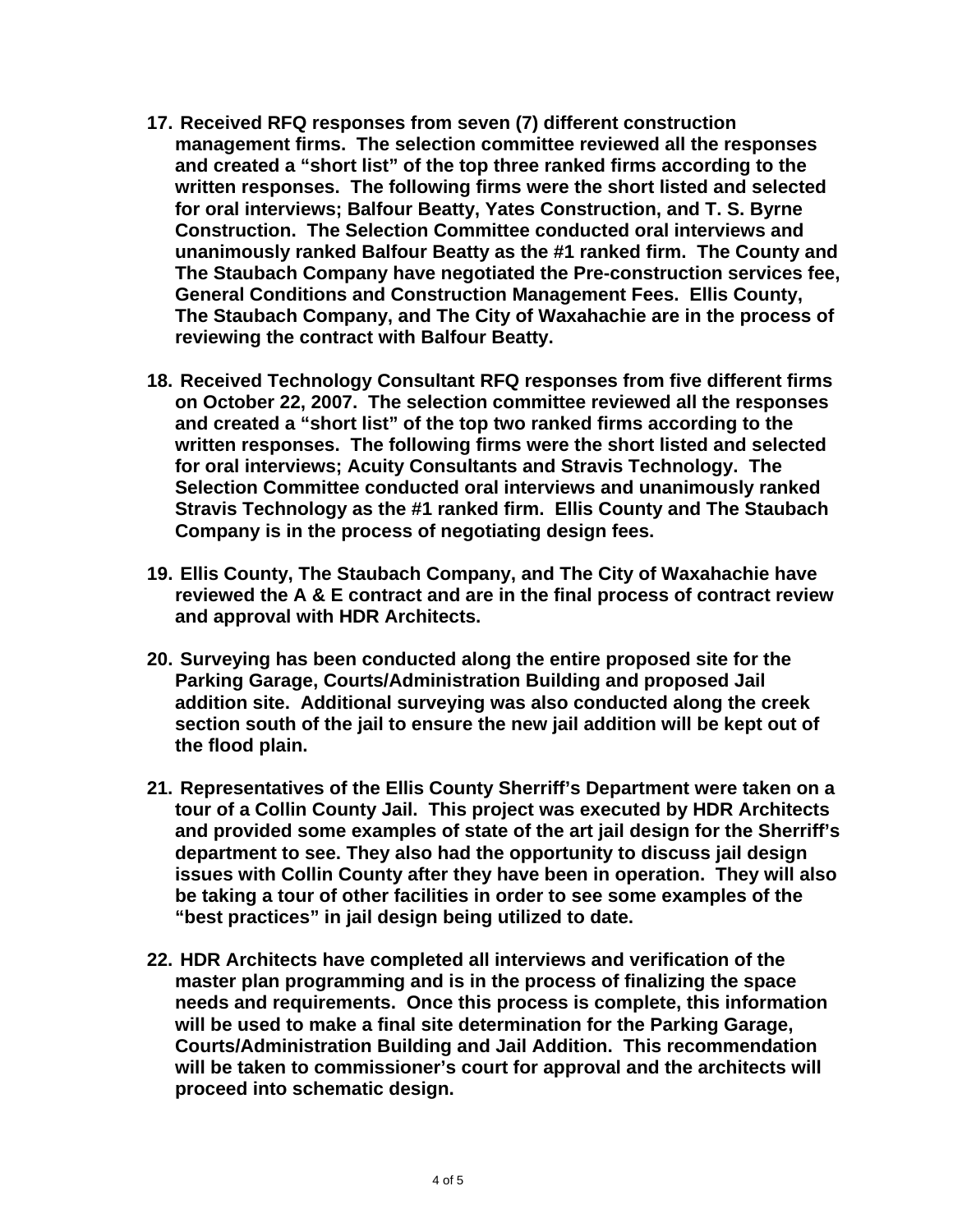# **Next Steps**

- 1. Preparing Geotechnical Testing RFP.
- 2. Preparing Material Testing/Inspection Services RFP.
- 3. Present final site plan and building placement to Commissioner's Court.
- 4. Begin schematic design and site plan.
- 5. Add Construction Manager to the design team for cost analysis/feedback throughout the design process.
- 6. Add Technology Consultant to the design team and begin work on the Technology Master Plan.